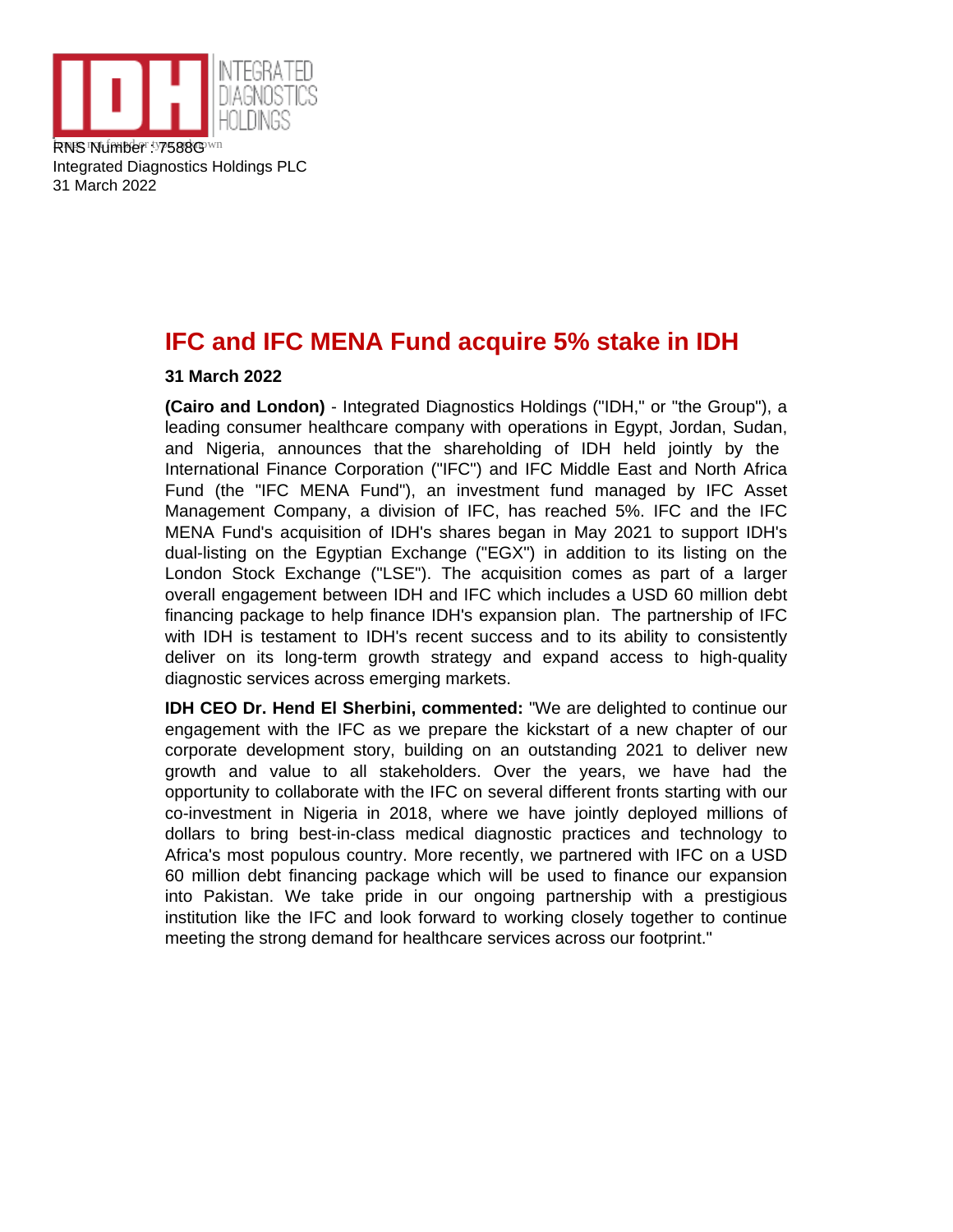IFC Manager for Health & Education in Africa, Olaf Schmidt , commented: "We are proud to build on our strategic partnership with IDH to improve health outcomes for more patients across Africa, Middle East, and beyond. IDH has long been a private sector leader in Egypt and our financial investment will help expand their delivery of high-quality healthcare services during a challenging time when patients need it most."

-Ends-

### About Integrated Diagnostics Holdings (IDH)

IDH is a leading consumer healthcare company in the Middle East and Africa with operations in Egypt, Jordan, Sudan and Nigeria. The Group's core brands include Al Borg, Al Borg Scan and Al Mokhtabar in Egypt, as well as Biolab (Jordan), Ultralab and Al Mokhtabar Sudan (both in Sudan) and Echo-Lab (Nigeria). A long track record for quality and safety has earned IDH a trusted reputation, as well as internationally recognised accreditations for its portfolio of over 2,000 diagnostics tests. From its base of 507 branches as of 30 September 2021, IDH will continue to add laboratories through a Hub, Spoke and Spike business model that provides a scalable platform for efficient expansion. Beyond organic growth, the Group's expansion plans include acquisitions in new Middle Eastern, African, and Asian markets where its model is well-suited to capitalise on similar healthcare and consumer trends and capture a significant share of fragmented markets. IDH has been a Jersey-registered entity with a Standard Listing on the Main Market of the London Stock Exchange (ticker: IDHC) since May 2015 with a secondary listing on the EGX since May 2021 (ticker: IDHC.CA). Learn more at [idhcorp.com](http://idhcorp.com).

The person responsible for arranging the release of this announcement is Nancy Fahmy, Investor Relations Director at IDH.

## **Contact**

Nancy Fahmy Investor Relations Director T: +20 (0)2 3345 5530 | M: +20 (0)12 2255 7445 | [nancy.fahmy@idhcorp.com](mailto:nancy.fahmy@idhcorp.com)

#### Forward-Looking Statements

This communication contains certain forward-looking statements. A forward-looking statement is any statement that does not relate to historical facts and events, and can be identified by the use of such words and phrases as "according to estimates", "aims", "anticipates", "assumes", "believes", "could", "estimates", "expects", "forecasts", "intends", "is of the opinion", "may", "plans", "potential", "predicts", "projects", "should", "to the knowledge of", "will", "would" or, in each case their negatives or other similar expressions, which are intended to identify a statement as forward-looking. This applies, in particular, to statements containing information on future financial results, plans, or expectations regarding business and management, future growth or profitability and general economic and regulatory conditions and other matters affecting the Group.